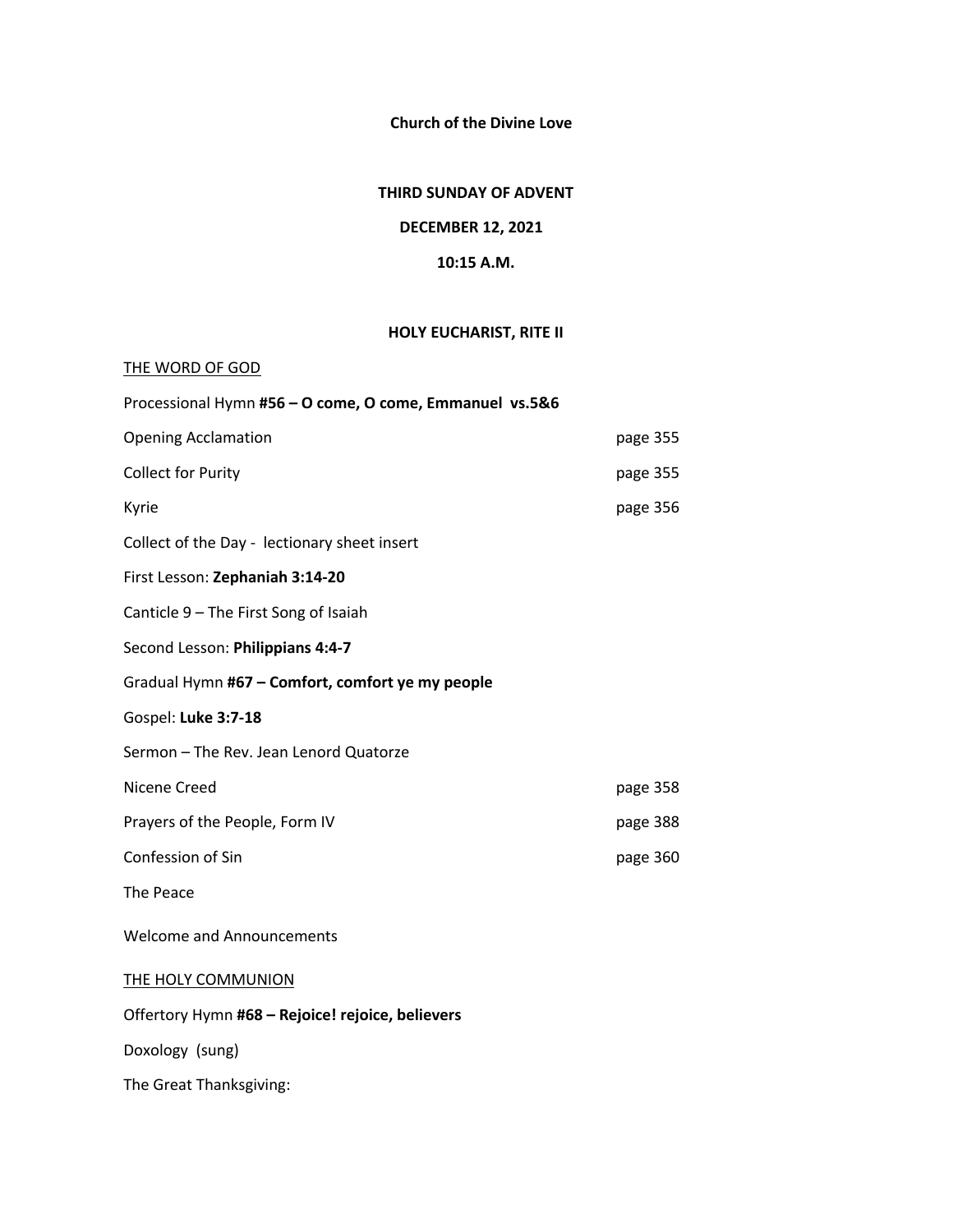| Eucharistic Prayer C                                  | page 369 |  |  |  |  |
|-------------------------------------------------------|----------|--|--|--|--|
| Sanctus (S-130 in hymnal)                             | page 362 |  |  |  |  |
| The Lord's Prayer                                     | page 364 |  |  |  |  |
| The Breaking of the Bread, Anthem & Prayer            | page 337 |  |  |  |  |
| The Communion of the People                           |          |  |  |  |  |
| Communion Hymn - #679 - Surely it is God who saves me |          |  |  |  |  |
| Post Communion Prayer                                 | page 365 |  |  |  |  |
| Prayer for Peace - on insert                          |          |  |  |  |  |
| Prayer of St. Francis                                 | page 833 |  |  |  |  |
| Dismissal Hymn #481 - Rejoice, the Lord is King!      |          |  |  |  |  |

#### **Sermon Sunday December 12, 2021**

Zephaniah 3: 14-20; Canticles 9; Philippians 4: 4-7; Luke 3: 7-18

### **Sisters and brothers in Christ,**

#### **What then should we do?**

Each of us could probably talk about a time in our life when that was our question. I do not mean simply deciding what to do or figuring out what is on the to-do list for the day. The question in today's gospel is more of an existential question, one that strikes at the very core of our being. It comes to us in many different ways.

Sometimes we realize something about ourselves or our life; we recognize a truth and know we need to make a change. Or maybe we recognize a particular behavior or pattern of how we think, act, see, relate to others, ourselves, the world, or God. We do the same thing over and over and nothing seems to change. There is no movement or growth. Perhaps for the first time we acknowledge the reality of addiction. Or maybe we have lived with a deep sense of unhappiness or restlessness. And we are left wondering, what do I do now? Other times, whether or not we want them or are ready, life brings us changes. The loss of a loved one, a divorce, a shattered dream, betrayal of a friend, the last child that grows up and moves out all leave us asking, what do I do now?

Regardless of how it comes about, that question brings us to a crossroads. It is a place of discernment and decision and ultimately a place of repentance. We must begin looking for a new direction for our life. It is the question today's gospel sets before us. It is asked three times, by the crowds, the tax collectors, and the soldiers.

Today's gospel is the continuation of last week's gospel. John the Baptist is in the wilderness proclaiming repentance, echoing the Prophet Isaiah's words "Prepare the way of the Lord," and reminding us that all flesh shall see the salvation of the Lord. If last week's gospel was a call to repentance, then today's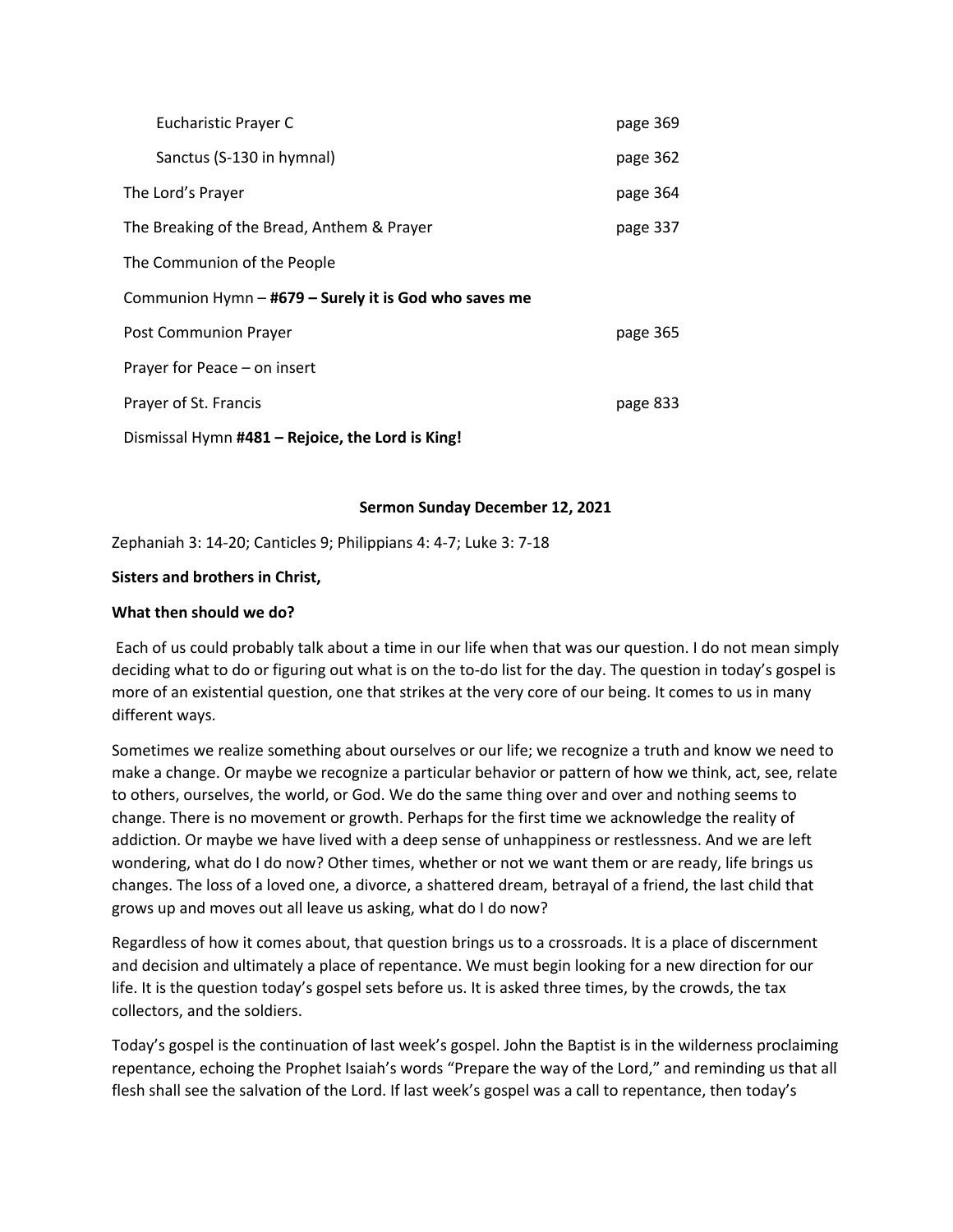gospel demands action. Repentance requires action. It must become for us a lived reality. The Word of God always seeks from us a response. And that is exactly what John the Baptist demands of those who come to him. "You brood of vipers, you sons of snakes – what are you doing here? Don't tell me who you are. I don't care who your family is. Show me who you are. Show me your repentance." John has challenged them to bear fruits worthy of repentance. His words have left them at the crossroads of repentance. They have heard a new truth in John's preaching. They have recognized a need to change, and they want to know what to do. It is a legitimate question. Even when we recognize the need and desire to turn our life in a new direction, that whole process can seem so big, so overwhelming, that it seems impossible.

Repentance is not just about us. It is connected to and happens in relationship with God and our neighbor. It always restores, enhances, and gives life. It is not about escaping the circumstances of our life but about engaging those circumstances in a new and different way, God's way. Repentance opens us to see ourselves and each other as we really are in God. It fills us with the joyful expectation of the one who is more powerful, the Messiah. Powerlessness is the middle ground between fight and flight. We are powerless to fight the world's situations on our terms and we are powerless to get away from them. That's a source for much of our fear, anxiety, anger, and frustration. That same powerlessness, however, is our way forward. Our powerlessness opens us to a new and different source of empowerment. Instead of limiting possibilities our powerlessness now creates new possibilities with "the one who is more powerful." Powerlessness does not mean we have no choices; it means we must make different choices. We may be powerless to change the world, but we can choose to change ourselves. We may be powerless to escape the world, but we can choose to live a different way.

Isn't that what St. John is telling those who come to him? He doesn't ask them to change the world but to change themselves. He doesn't tell them to quit their jobs but to live a different life. The crowds who came to him could not eliminate poverty, but they could share what they have with the cold and hungry. The tax collectors who came to him could not overhaul the tax code, but they could be honest. The soldiers who came to him could not end the Roman occupation, but they could act with integrity and not abuse their power. In each of those situations John focuses on people and relationships. His answers are simple, concrete, practical.

For those who want the world fixed, John's answers are not very satisfactory. Poverty still remains, unjust economic systems still exist, and power is still abused. But let's be honest Jesus didn't really fix the world either. He engaged and gave himself to the world one person, one relationship, and one moment at a time. He loved the world to death and beyond. He showed a different way of being, a different way of living and relating, he offered different priorities and values, and then invited us to participate and follow him. In doing all that he showed us what it means and looks like to be human, to be the dwelling place of God.

On this third Sunday of Advent, as we wait and prepare, we are also called to rejoice. The coming of the Messiah and the Gospel of Jesus Christ are the Good News the angel will speak of when appearing to the shepherds, "I am bringing you good news of great joy for all the people." This brings us hope even amid our struggles so that when the Christ child arrives at the manger, we can rejoice and sing with gusto, "Joy to the world! The Lord is come." For now, we pray, stir up your power, O Lord, and with great might come among us**. Amen**.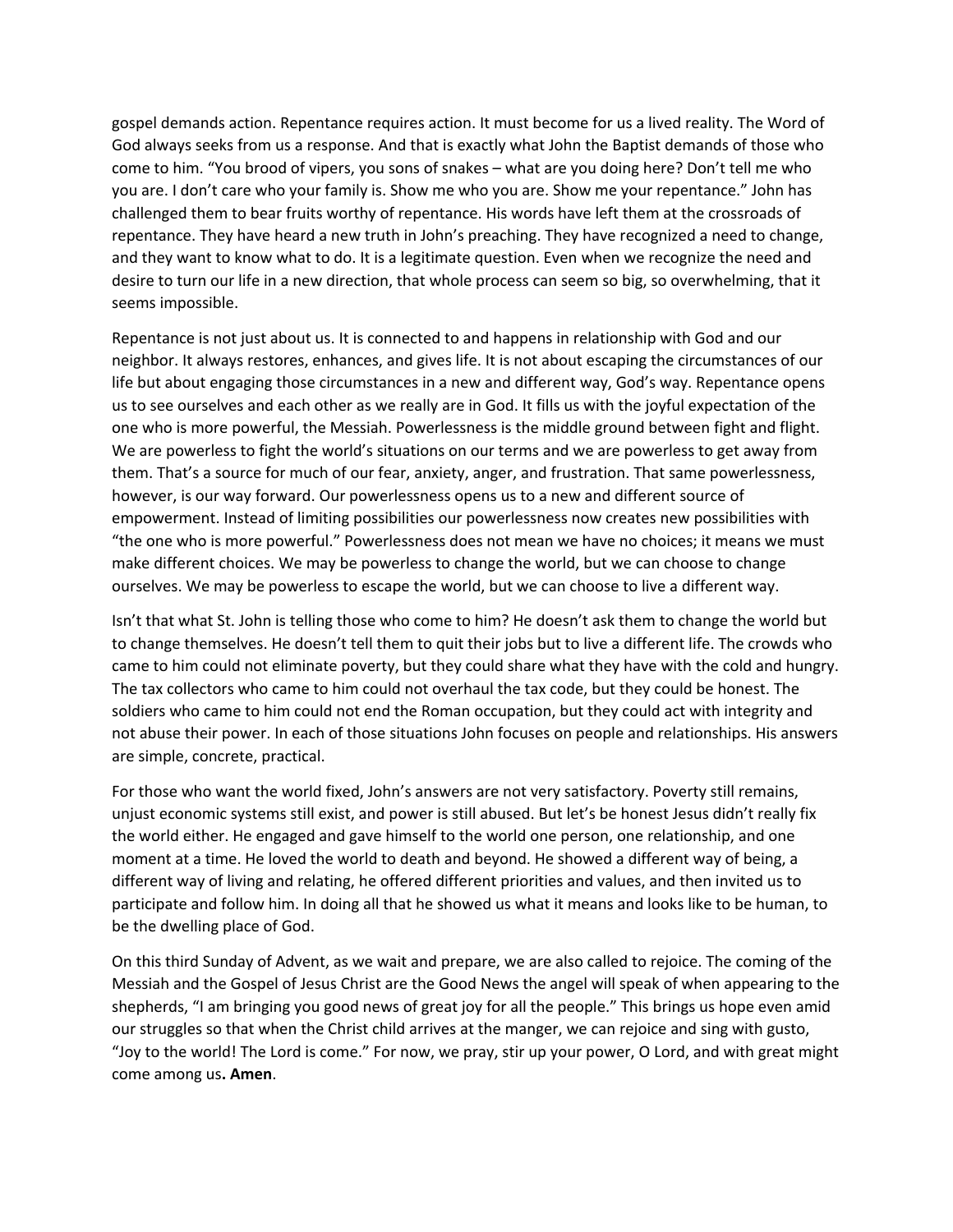Masks are required during the service.

 **Christmas flower memorial envelopes are enclosed.** Please return by Sunday, Dec. 19<sup>th</sup>. Make checks  **payable to The Church of the Divine Love Altar Guild.**

> 3 ADVENT 10:15 AM HOLY EUCHARIST, II (also on zoom) 11:15 AM VESTRY MEETING THRIFT SHOP CHRISTMAS SALE IS OPEN FOLLOWING THE SERVICE MONDAY 8:00 AM AA MEETING WEDNESDAY 7:00 PM AL-ANON MEETING THURSDAY 10AM-2PM THRIFT SHOP CHRISTMAS SALE 8:00 PM AA MEETING SATURDAY 10AM-2PM THRIFT SHOP CHRISTMAS SALE 4 ADVENT

10:15 AM HOLY EUCHARIST, RITE II (also on zoom)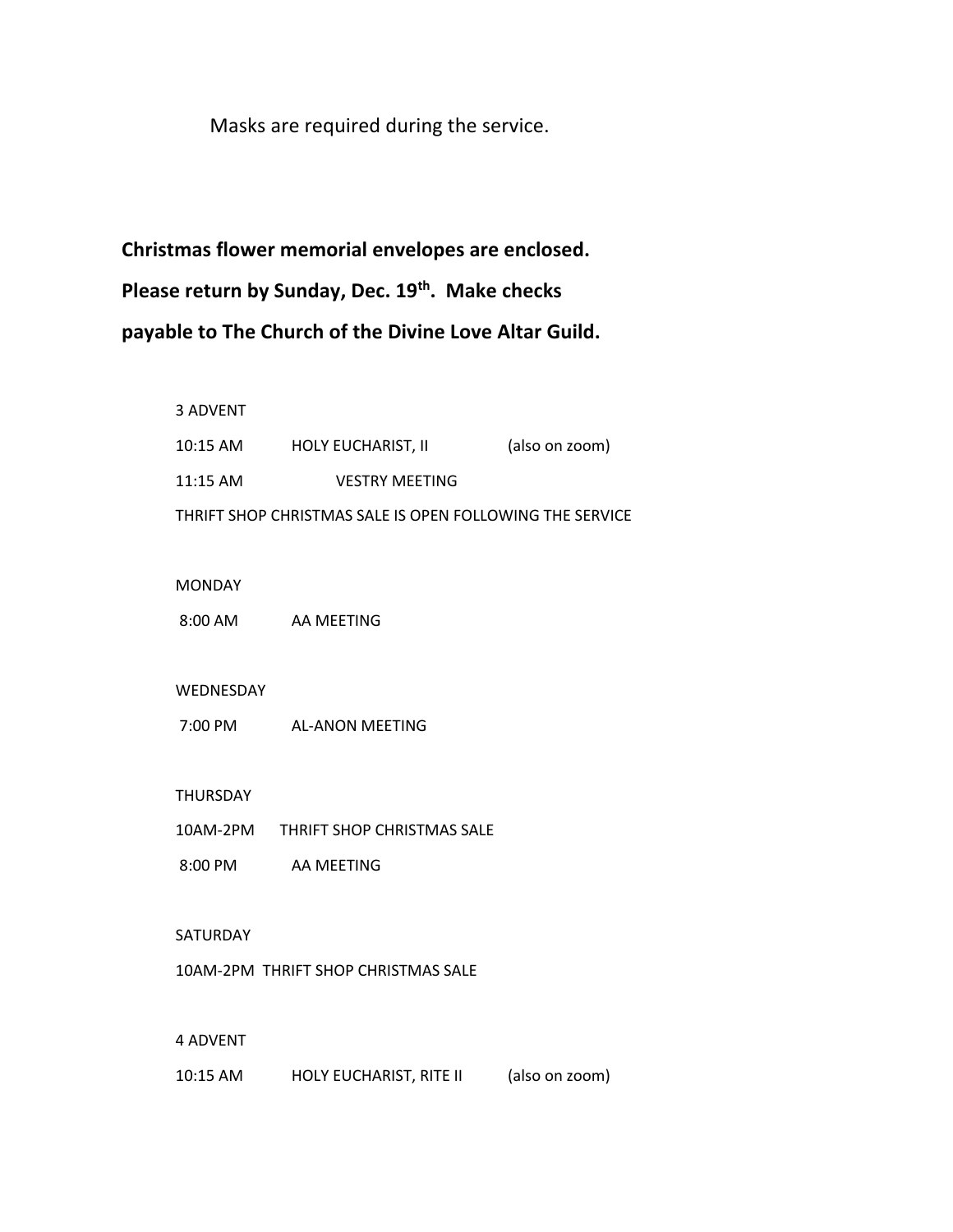SUPPORT THE FOOD DRIVE – DROP-OFF IN THE KITCHEN

# **PARISH PRAYER LIST**

Give to all who suffer the refreshing waters of your compassion and healing. Make them dwell in the safety of your care even in the midst of all that troubles them. Especially we remember before you:

| <b>Girard Bishop</b>                              |        |                                         | <b>Chrissy Neville</b> | <b>Bob Curley</b> |  |
|---------------------------------------------------|--------|-----------------------------------------|------------------------|-------------------|--|
| Nathan Treadwell                                  |        |                                         | John Loubengeiger      | Del               |  |
| <b>Chris Dickson</b>                              |        | Kate Jones                              | Julia                  |                   |  |
| Michael Echevarria                                |        | John Rocco                              | <b>Robert Sweat</b>    |                   |  |
| Martinisi Family                                  |        |                                         | Michael & Family       | Warren            |  |
| Charlotte H.                                      |        |                                         | <b>Bernie Walther</b>  | Sylvia            |  |
| Mo (Rachael)                                      |        | <b>Bill Conklin Sr.</b>                 | Laura                  |                   |  |
| <b>Anthony Paribello</b>                          |        |                                         | Barbara Curran         | Taylor            |  |
| Ciara                                             | Elodie |                                         | Gabriel                | Aidan             |  |
| Christopher & Family                              |        | Victims of Natural Disasters Bernadette |                        |                   |  |
| People of Haiti & Missionaries who were Kidnapped |        |                                         |                        |                   |  |

Help us to speak words of encouragement and offer deeds of kindness to them. Bring us with them, into the unending joy of your kingdom. Amen

Prayer before Worship

Almighty God, who pours out on all who desire it, the